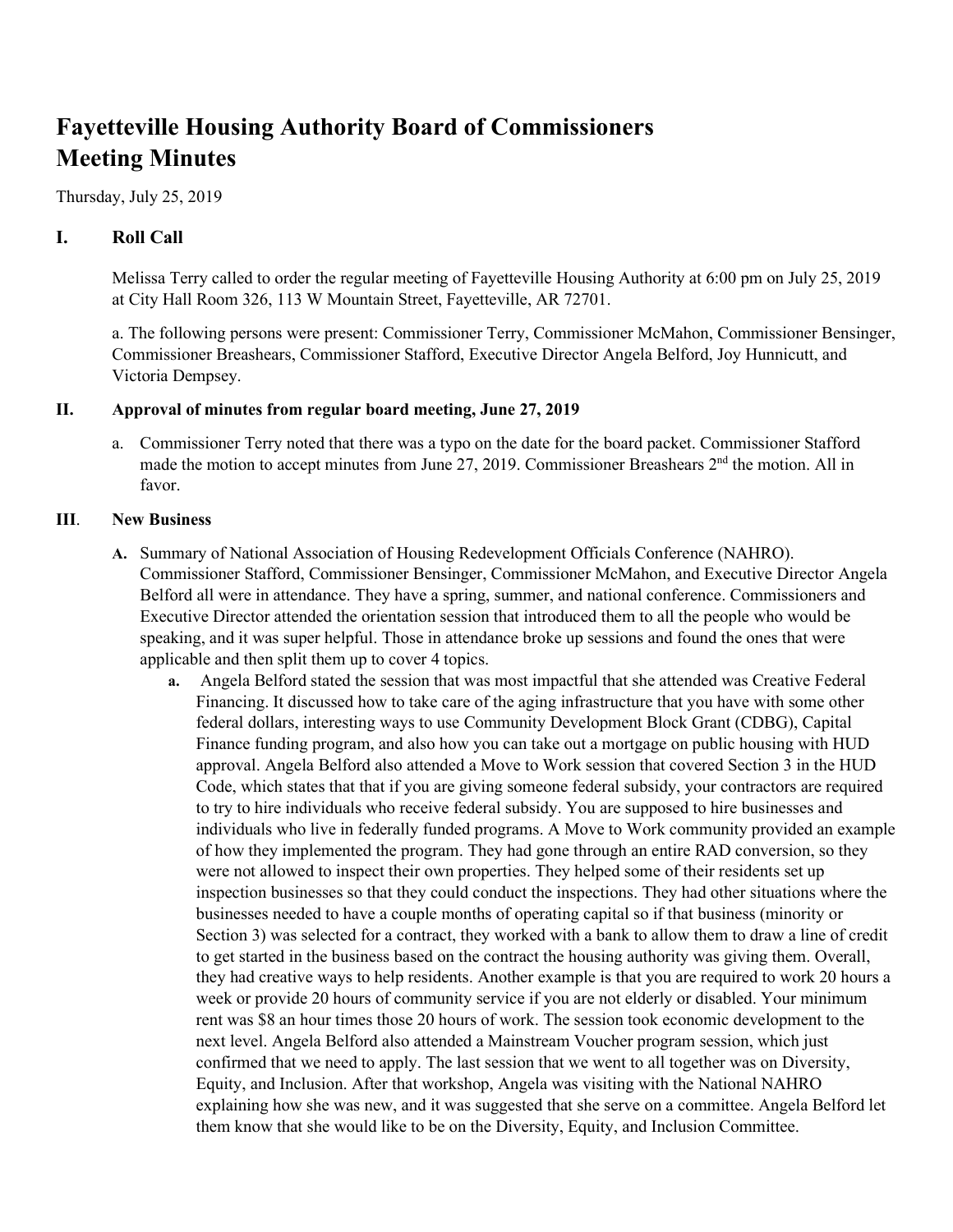- **b.** Commissioner Stafford then discussed which sessions she attended. The first one she went to was called "The Washington Report" that was basically about what is happening in Washington with HUD Funding including when the Trump Administration put out their budget they put "0" in their line items for many of the HUD programs. When the House passed their bill, for most programs the funding was increased over the current level. We are still waiting on the Senate to make decisions; which voting is expected to take place this fall. NAHRO is serving as an advocate to contact your senators and they even have an app in place. There was also a plenary session with Chris Hurburt who was the Managing Director for the Joint Center for Housing Studies at Harvard. He talked about the long-term trajectory of housing trends for the nation. This included the housing needs for the Baby Boomer Generation such as assisted living centers and Millennials will need larger housing for growing families. There has also been a long term need of not having enough housing and the impact that has created. He has also looked at the great recession and the impact it has had on African American homeownership. Commissioner Stafford also put together a small presentation on a session she attended: Small Area Fair Market Rents. It was based on the Boston Housing Authority and they are implementing Small Area Fair Market Rents voluntarily to deconcentrate poverty. So instead of having one big number for your entire jurisdiction, you split it up into smaller sections. Each zip code has its own Fair Market Rent so that purchasing power can be greater in areas that have lower poverty rates and live in areas where they could not afford to live before. Commissioner Stafford worked the numbers for our area. Options for implementation include formal opt-in request considerations and exception rents. In Washington County there are 25 zip codes and if this was implemented 6 of those zip codes' Fair Market Rent rates would increase. Pro and Cons of Implementation were discussed such as deconcentration of poverty, more accurately matched neighborhood rents as pros and administrative burden as a con. The last thing Boston did was hired a developer and created their own mapping tool that would allow you to put in an address of where you would like to live and it would tell you what your Fair Market Rent would be for that location along with the walkability, schools, transportation, etc. They have open sourced this tool and are providing this for free to other housing authorities.
- **c.** Commissioner Bensinger expressed that the networking and opportunities that were available were very interesting and eye opening. She stated that they were to tour two public housing facilitating at Cambridge that were recently renovated. She said the partnerships that they used were very innovative and brought ideas as we look to make improvements to our own properties. Commissioner Bensinger said that a couple of concrete takeaways from sessions included; credit building as a road to homeownership, what budget items the board should be looking at and how often they be reviewing them, and then ideas for leadership for residents such as a leadership liaison.
- **d.** Commissioner McMahon expressed that it was very energizing and engaging to be there. It was amazing to see so many people united in public service. One of the sessions attended was Infrastructure Aging, contracting services out so you pay as a service instead of using staff. Another session including a case study of out Los Angeles. Even though it took a long time, they were methodical to get engagement from residents. Commissioner McMahon stated she thought it would be a great model to look at for our community. Commissioner Terry asked about implementing some workforce development partnerships including incorporating Section 3 with some of our seasoned residents. Angela Belford stated that is the dream at North Gate to be able to utilize workforce development to be able to teach a trade. Commissioner McMahon's last session was about Best Practices within the Housing Authority. One suggestion was to run the housing authority like a business and not like a typical housing authority. Another suggestion was for board members to tour the properties on a monthly basis. Commissioner McMahon also stated that the tour was awesome. They saved \$350,000 a year in utilities using solar panels. They did use an energy consultant to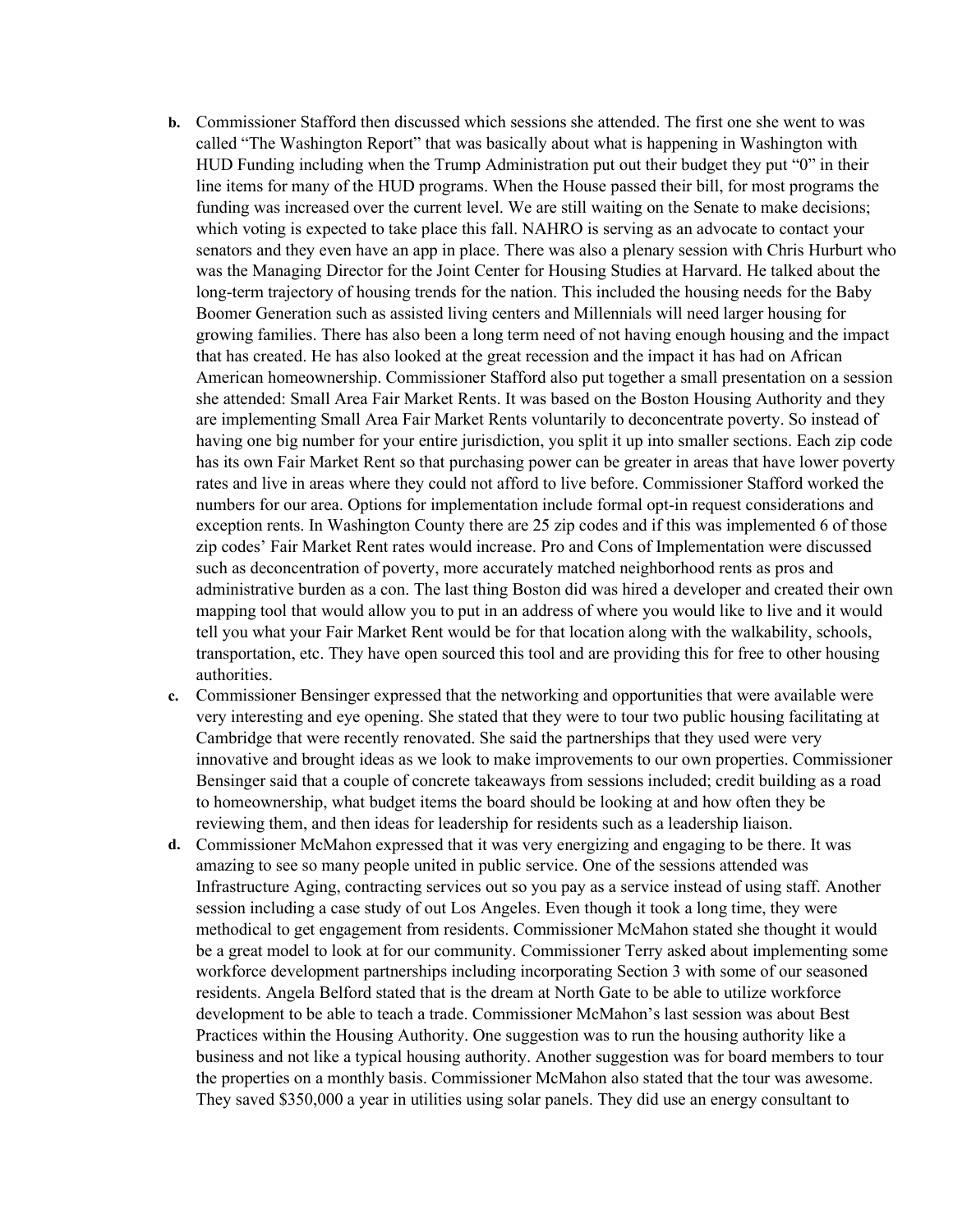implement an energy performance contract. Angela Belford purchased handbooks for all commissioners.

- **B.** Angela Belford discussed the proposed organization chart. The biggest things in budget relate to processes that we want to implement, which involves hiring employees to get the job done. Changes that have already been made include: Jennifer Cotton has been moved to Executive Assistant and hiring a Deputy Director by September 1<sup>st</sup>. We have close to half a million dollars to spend from 2018 and 2019 Capital Fund. We are doing renovation at Hillcrest Towers and about to start North Gate renovations. We are exploring at developing all our properties and have listened to feedback from commissioners that the focus of the executive director needs to be on development and that the fact the Maintenance Foreman will be retiring this year we need more staff. Next step is to look at the job descriptions in detail. Joy is currently is the Public Housing Director but when you look at the day to day operations of the job, it is more like a property manager. Joy is completing recertifications, managing the waitlist, overseeing the housing specialist, etc. She doesn't have the capacity with her current workload to add additional job duties. We must have strong compliance; which Joy is good at. We need construction management experience, so Angela Belford proposed that we hire a Director of Housing. This person would already have construction management experience that would allow them to provide stronger oversight to our maintenance staff and ensure that projects are being completed and bringing our properties up to higher standards. This role would also be involved with looking at development opportunities. Some of the critics of homeownership programs is we are missing the construction management piece so by adding this position it would open more opportunities for our community. MD Atwell has a couple hundred hours of paid leave so he will be around for a while longer. We are currently hiring a maintenance technician but will have to hire a maintenance supervisor position once Mr. Atwell leaves. Another change that has happened is Casey Snider applied for the open Voucher Program Specialist and accepted the position. She is in transition right now. We have hired Eboni Sutton as the Public Housing Specialist. Last month the Housing Relocation Specialist position was approved, and Tony Cotton has moved into that spot. Angela Belford proposed a resolution to hire a part-time bookkeeper. She stated that Lindsey does our accounting, but we still have a lot of work to complete by the end of month. Angela Belford requested this to be a part-time position at 15 hours per week. Commissioner McMahon asked if Jennifer Cotton could do the work. Angela Belford expressed that she had hoped so but that we need someone with more accounting knowledge and as the chief procurement officer, Jennifer will be having to assist with bids. Jennifer is also going to a procurement training next month. Commissioner McMahon then asked if the Director of Housing could handle the procurement piece. Angela stated by law, within the by-laws and procurement policy, she is the contracting officer, so it has to stay with her.
- **C.** Angela Belford discussed the first look at the proposed budget. Last year commissioners were presented with a 18-page budget, so a simple broken-down budget was provided this year to focus on areas where the housing authority has more say in. Lindsey looks at the historical data and reports it to HUD. The allocated budget of Morgan Manor, Public Housing, and Housing Choice Vouchers are broken down by the number of units. It breaks down to Housing Choice Vouchers at 70%, Public Housing at 20%, and Morgan Manor at 10%. An exception with legal is that Public Housing and Morgan Manor have eviction possibilities so there are legal expenses that HCV will not have. FHA Development doesn't have any administrative expenses since we have been coached that until we start collecting rent, we should not start budgeting. Another exception to the budget splits is "Rental of Office Space", is that HCV program does not own the Fayetteville Housing Authority Office, Public Housing does. With the large HCV reserves, they are to pay rent for their portion of the space they are in (\$1 per square foot). \$6,000 will show up as revenue for Public Housing on the final budget.

In addition to this, Angela will be meeting with our accountant to discuss switching to a central office cost center and instead of paying a percentage of the costs you would actually charge each program an admin fee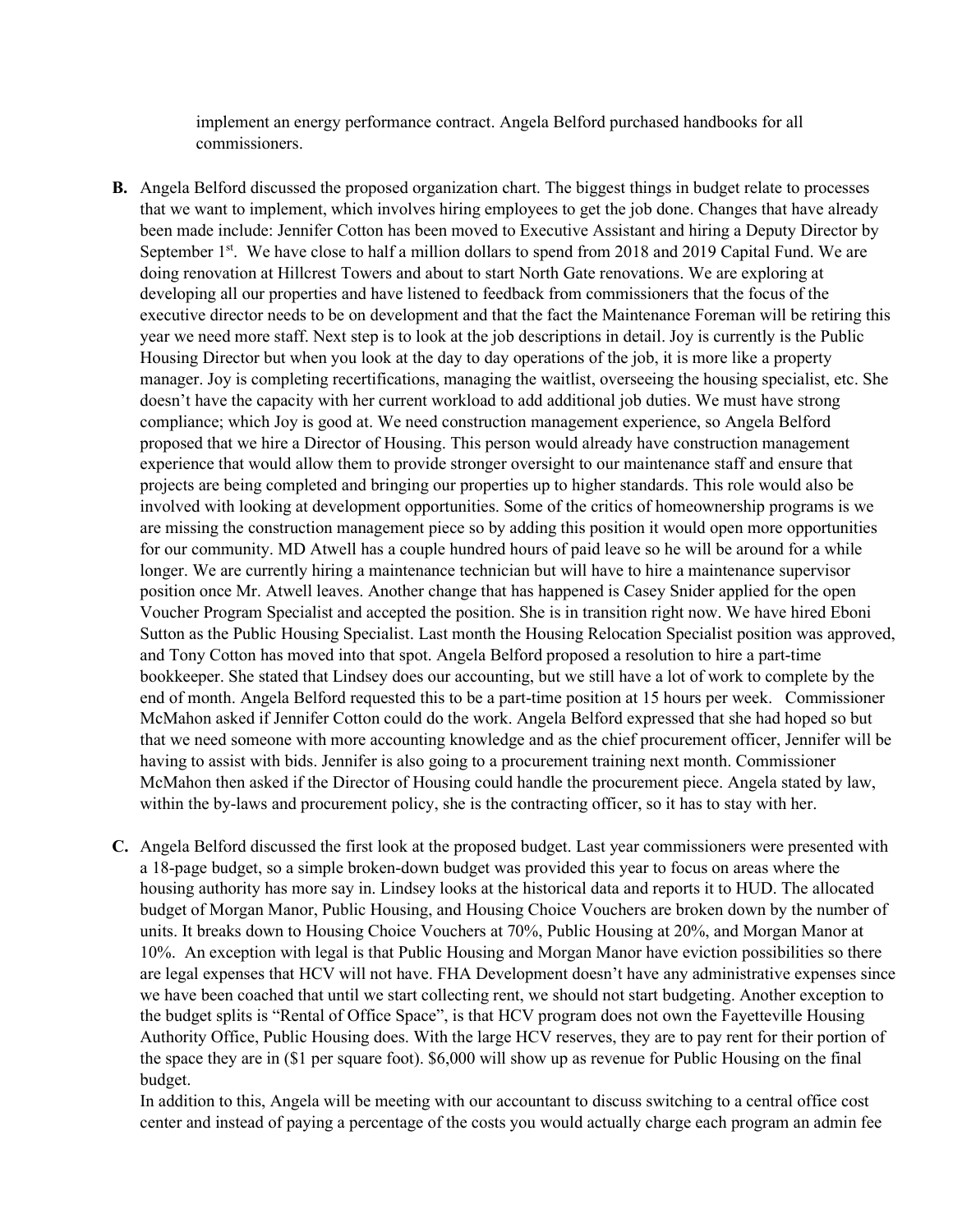that will go into the non-profit and then the non-profit would pay the overhead salaries. This is how other housing authorities have paid for design fees. Commissioner Terry stated that as our staff grows, this would help us monetize the expansion. Angela Belford described the way the budgeting process works with Lindsey is that you say what type of raises are you guys going to give and they programed in 3%. She has been talking to our HR consultant on how you budget performance based raises and what was suggested was to do a straight Cost of Living Raise for everyone and then taking another percentage of the total payroll and then that is budgeted for the performance based raises. On the budget spreadsheet they are divided based on programs such as HCV staff are 100% HCV but positions such as Executive Director, Executive Assistance are split out of all 3 departments. This is still a discussion and there are still items that need to be worked through. Commissioner Breashears asked how our income looks. Angela responded that she doesn't have that information yet as Lindsey does it for us. Commissioner Breashears also asked about Morgan Manor's May income. He said that usually they bring in \$10,000 in rentals and then \$20,000 in subsidy but for June it was \$70,000. Angela stated that everyone's subsidy went up this month due to catching up subsidy from the shutdown. This year HUD received a 20% increase across the board. This increase is why we are applying for more funds through different programs. Commissioner Breashears stated that we needed to watch for HUD to make sure they don't take the money. Angela Belford stated that they won't right now since they are trying to spend the money. Commissioner Breashears expressed that we have a lot of money in CDs and if he thinks of the CDs as our reserves. He is concerned that if our reserve balance gets too high, they will pull the money. Commissioner Terry expressed that if it is marked for what we plan to use it for, we should be okay. Angela Belford let everyone know that there is a line item our Capital Funds that says "Operations" and that is hard to reflect it on the budget. There is some money in Capital Funds that is planned to come down to be spent in operations. It is a way to reimburse yourself if you spent money for Capital Fund items and then move to Operations. Angela also stated that with having a part-time bookkeeper she hopes to get better information through dashboards to the board. Commissioner Terry asked to look at the Organizational Chart and asked about the "Voucher Program" slot but no one assigned to it. Angela Belford reminded them that we are applying for multiple voucher program funds and that if are awarded those funds, we will need additional staff. This position would be a Director of Voucher Programs and then create a manager position underneath it.

D. Resolution #1150 Authorization for Director of Housing. Position is needed for construction management for upcoming projects. Commissioner Terry stated that the salary for that position is \$55,000. Commission Stafford asked if that was enough money to get that qualified position. Angela Belford stated that she was not sure but based on the tier of higher positions it is where it needs to be for the budget.

Resolution #1158 Authorization of part time bookkeeper. Position is needed to assist with accounting tasks.

Commissioner Terry made a motion to approve both Resolution #1150 and #1158 to hire a Director of Housing and a part time bookkeeper. Commissioner Breashears  $2<sup>nd</sup>$  the motion. All in favor.

E. Resolution #1159 Update Segregation of Duties Policy. Angela Belford is proposing that the Deputy Director will be the second authorized signer. Our Segregation of Duties Policy didn't clearly state that we could make payments via ACH. Since Lindsey creates an ACH file, we can pay that way. Also, our Segregation of Duties Policy doesn't allow someone to have "Read Only" access to electronic files such as printing a bank statement. Would like to propose that if you have access to those paper files then you can have access to the electronic files. This update would allow the Deputy Director to initial every invoice and then the Executive Director would approve an accounts receivable report for payment. Commissioner Breashears made a motion to update the Segregation of Duties Policy. Commissioner Bensinger  $2<sup>nd</sup>$  the motion. All in favor.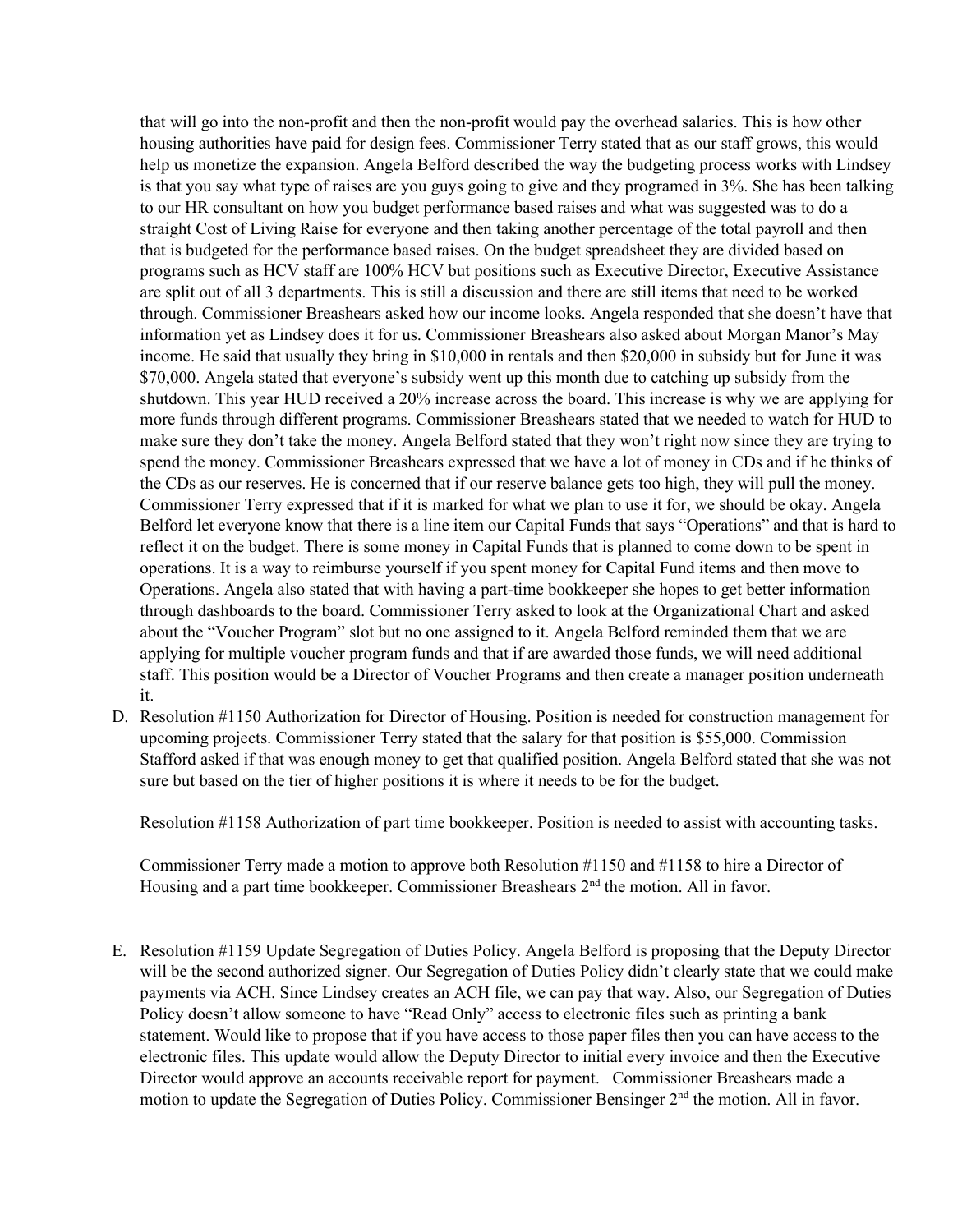F. Resolution #1161 Authorization to purchase Voucher Program vehicle. We currently have 2 vehicles and 2 inspectors in addition to the new housing navigator. This would allow us to keep up with inspections and allow us to provide transportation to clients for housing searches. This vehicle would be purchased through state contract, so we do not have to get 3 bids.

Resolution #1162 Authorization to purchase Maintenance truck. We have hired more maintenance staff so need an additional truck. Guidance also suggests slowly updating vehicles so that they do not wear out all at the same time. We are also changing our maintenance policy as of August  $1<sup>st</sup>$ , maintenance staff won't be taking work vehicles home when they are on call. They will drive to Hillcrest Towers and switch vehicles and then drive own vehicles home. Commissioner Breashears asked if the truck would need toolboxes. Angela Belford stated that the plan is to have all the trucks set up with all the equipment needed by the end of this year.

Commissioner Bensinger made the motion to approve both Resolution #1160 and #1161 to purchase a Voucher Program vehicle and a maintenance truck. Commissioner Breashears 2nd the motion. All in favor.

G. Resolution #1163 Authorization to apply for additional VASH Vouchers. With the HUD funds increase they have funds for additional Vouchers. All that is required is a letter of interest and a letter of support from the VA's medical director. We have already reach out and requested that letter.

Resolution #1164 Authorization to apply for Mainstream Vouchers. Mainstream Vouchers are designed to target non-elderly individuals with disabilities preferably someone who is transitioning out of an institution, experiencing homelessness, or currently residing in a permanent supportive housing program. The idea is this would provide the rental assistance for those who no longer need the case management piece. There is a formula that the CoC website provides that tells you how many beds you need for chronically homeless and Rapid Rehousing. For our community we would need to apply for 119 vouchers. This requires to us to have formal partnerships and leverage resources for state Medicaid agencies and other health and human services. We already have a meeting next week with potential partnerships to discuss what those partnerships would look like. We have also received verbal agreements with Benton County Housing Authority and Northwest Regional. Commissioner Breashears asked if this program would require yearly application. Angela Belford and Victoria Dempsey both stated it would be a renewal.

Resolution #1165 Authorization to apply for NWA Continuum of Care Permanent Supportive Housing Grant. The City of Fayetteville has the Hearth Program and 7hills Homeless Center has Walker Residential Family Center are the only permanent supportive programs in our area. Typically, the only way to leave the program is through major non-compliance or death. There are just not enough permanent supportive beds in our area, and it is a desperate need. If we apply for this, we have to agree to not only provide housing but to provide wrap around services. We have reached out to Ozark Guidance Center and asked if they would be able to apply for this grant together as a partnership. This also requires a 25% match of donation or in-kind funds so things we could do for that is have a resources fair that includes services for our clients. An example would be an attorney could bill that volunteer time as in-kind services. This is due to our local CoC the end of August, then they will submit it to HUD the end of September, HUD will issue award letters in January 2020, agreements will be issued in April or May 2020.

Resolution #1166 Authorization to apply for CDBG (Community Development Block Grant) funds. The workshop we must attend is next Wednesday. For the last few years no one has applied for the public facilities grant. Angela stated that she would like to submit two proposals for \$100,000. One would be to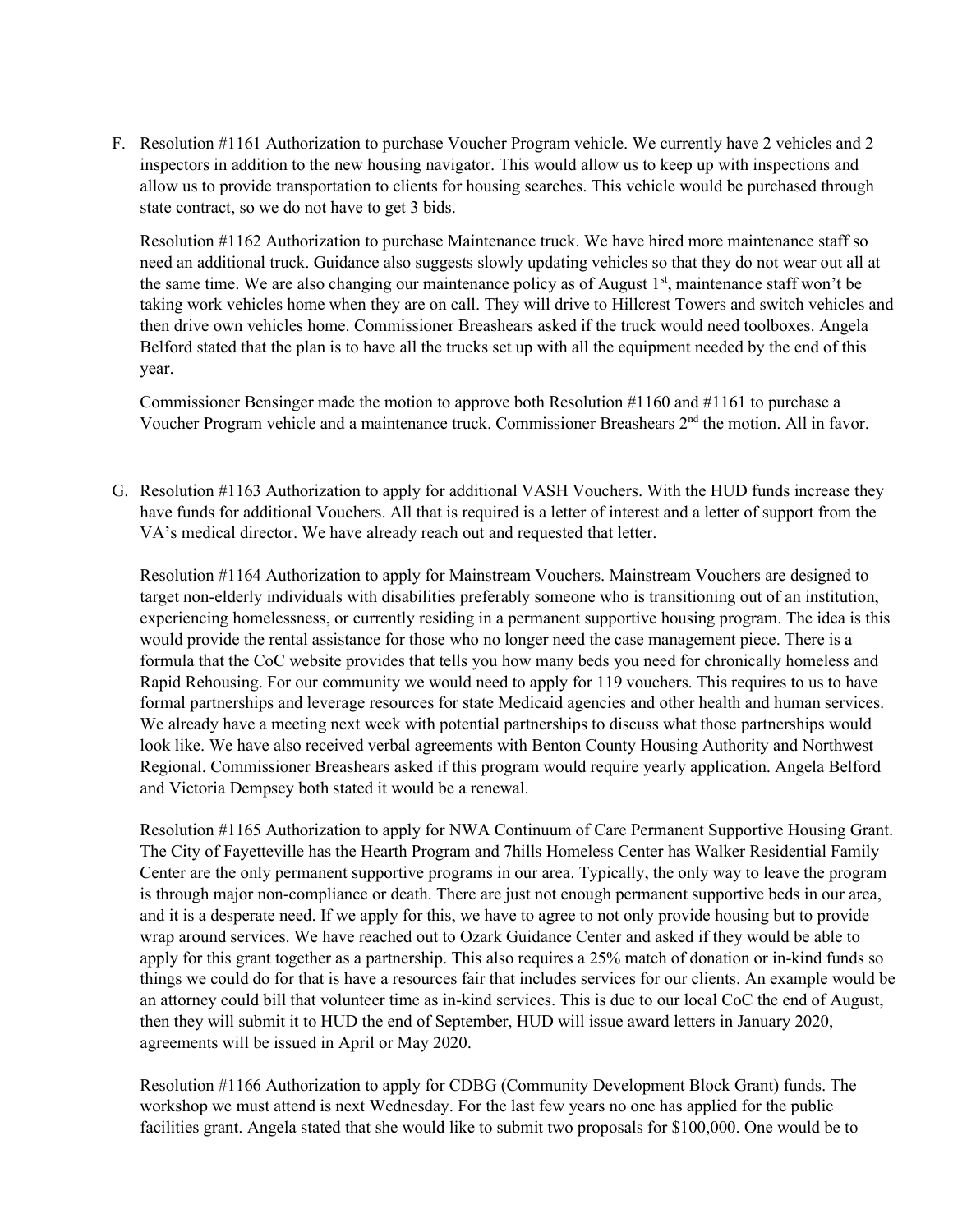convert the old laundry room to a clinic for behavioral health services. The other proposal is open for suggestions, but one would be a playground. Commissioner Terry suggested a playground facility be installed at Morgan Manor. Angela Belford also learned at the NAHRO conference that there can be a line item in the CDBG 5-year plan for public housing maintenance and we have never advocated for that to be there. Their next 5-year plan begins in 2020 so we will be advocating that that line item returns to their plan. Commissioner Terry stated that she feels that this is a board level decision and requested that we wait to decide until after our next board meeting on 8/22/19. She would also like to get community input. Angela Belford voiced concern over the timeline. Victoria Dempsey also voiced concern about the time frame with multiple grant applications going on at the same time. Angela requested that we have a special meeting or attend resident council meeting to discuss options. Commissioner Terry suggested having a rough document with ideas that can be shared in a shared drive. Commissioner Terry stated that this has been on the whiteboard for the last 10 months and it is not an "all of sudden expectation" and we should already be prepared to have this conversation. Angela Belford stated that we have already spoke with the city and parks division about ballpark figures on what to ask for. Angela Belford again expressed concern about the timeframe to complete 3 grants. Commissioner Terry expressed that we should already have a proposal from Lewis Plaza so we won't be having to start from scratch. Commissioner Terry requested we compile a list of ideas and Joy locate the template and provide it to Angela.

Commissioner Breashears made the motion to approve Resolution #1163 Authorization to apply for additional VASH Vouchers, #1164 Authorization to apply for Mainstream Vouchers, #1165 Authorization to apply for NWA Continuum of Care Permanent Supportive Housing grants, and #1166 Authorization to apply for CDBG funds. Commissioner Bensinger 2<sup>nd</sup> the motion. All in favor.

Break at 8:05pm. Returned to session at 8:13pm.

- H. Staff Report: Executive Director
	- a. We have posted the Deputy Director position. We have had 41 applicants and 11 are rated as strong candidates. We have sent out some of the assessments since the position closes on 7/31/19. Commissioner Terry asked about how the interview process would go. Angela stated that the first round would be phone interviews with herself, Steve Burt from the CoC, and a staff member. The calls would be recorded. The plan for the second round will be with community partners. A scoring rubric would also be used. Commissioner Terry asked if Angela would be open to board members being involved in the interviews. Angela stated possibly but needed to think through the governance and operations aspect. Commissioner Bensinger expressed that as a board they needed to think about the appeal process for the employees and with chain of command so would suggest that we need to ask our HR consultant what they think about the process.
	- b. Executive Director workshop completed. Learned that the Executive Director is responsible for the compliance of your staff. You don't do the rent calculations, inspections, etc., but was provided with what questions are needed to be asked. It was also good to get know other authorities in the state.
	- c. Over the next 30 days we will be working on coordination with Ozark Guidance and gathering the MOUs needed for grant applications. Will be interviewing for the Deputy Director. Will also be working with Commissioner Bensinger to update personnel policies. Our HR consultant looked at our current policy and then had specific questions pertaining to HR law. They will go back and write our policy for us. Also learned that the Employee Handbook should be a quick reference guide and the Personnel Policy should be more detailed for HUD. This next month the budget will need to be finalized for the board to approve. Our procurement policy is out of date and needed to be updated to reflect state legislature changes that include small purchases. Commissioner Breashears asked about the budget and not knowing what the income/revenue is. It was not provided to commissioner last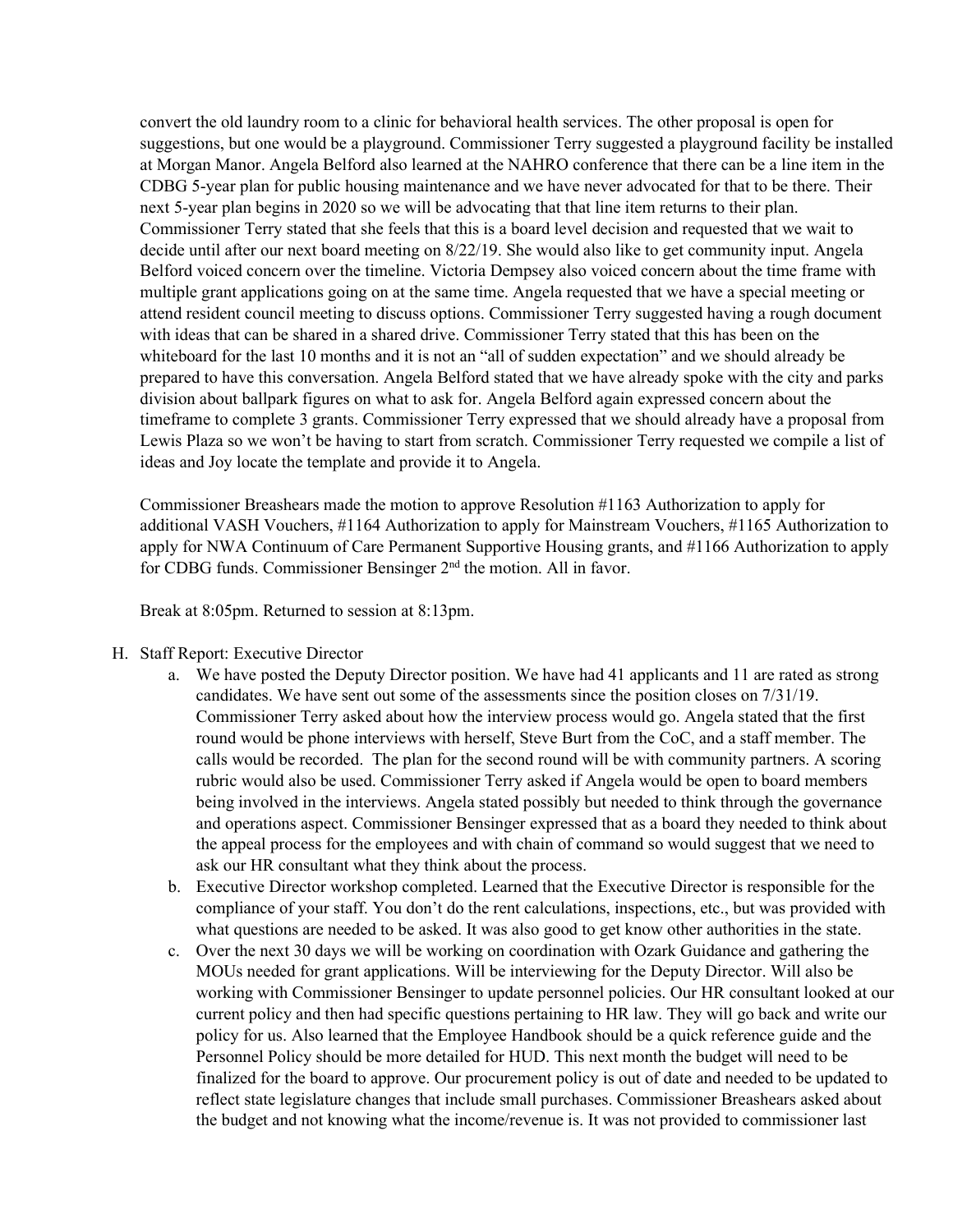year. Angela will include it in a spreadsheet for commissioners. Commissioner Terry did express that if we see any grants that provide case support, she would like for us to go for them. She would love a social worker on staff. Angela then stated she already had a proposal to hire a social worker. She stated that the salary could come from the reserves and could be worked into the budget. Staff are not well equipped to handle certain scenarios that arise, and Angela is already looking into escalation training for staff. Having a social worker on staff would be a great addition. Commissioner Breashears asked what the salary would be for a social worker. Angela stated it would be around \$50,000. Commissioner Terry requested that research be done on salary.

- d. The school of social work and their community outreach class has picked up our resident survey as a class project. Sheila is working with them and they will go out and meet with our residents.
- I. Staff Report: Public Housing Director
	- a. Morgan Manor has one vacancy. Both Lewis Plaza and Willow Heights have zero vacancies. The only vacant units we have at Hillcrest Towers are being used for the renovation project as relocation units.
	- b. Report on numbers and time taken for work orders for the month. Report on online applications and online rent payments.
	- c. DFA report on collection loss funds received.
	- d. Update on new staff including Rocio Hawkins as our Temporary Receptionist, Kevin Nail as our Assistant Maintenance Supervisor, and Tony Cotton will be transitioning to the Relocation & Maintenance Assistant. This will leave us with an open Maintenance Technician position. Last week we hired Eboni Sutton as the new Public Housing Specialist to replace Cassie Snider who has taken a position with the Voucher Program.
	- e. Last week we hosted a community meeting at Morgan Manor. Angela Belford introduced herself as the Executive Director and discussed her vision for the community. We intent on hosting these meetings on a regular basis at all of our properties.
	- f. On July 31, 2019 we will have a REAC inspection at Morgan Manor. We are confident that we will be prepared for this inspection.
	- g. Ralph Nesson of NWA Books for Kids is hosting another Eat & Read on July 27, 2019 from 12-1p at Jefferson Elementary Playground. We have invited all residents from all properties to attend.
- J. Staff Report: Operations and Voucher Program Manager
	- a. Update on current numbers. HUD- VASH is at capacity.
	- b. Update on new staff. Cassie Snider was hired as our new Voucher Program Specialist and Justin Elkins as our Housing Navigator.
	- c. Of the 20 offer letters sent out on 6/18/19, we have scheduled 18 briefings.
	- d. We sent confirmation letters to everyone on our waiting list (798) to confirm if they want to remain on the list, and if so would they be interested in TBRA. We have received 123 responses so far.
	- e. Kara and I attended TBRA training on 7/9/19. We are working on initiating processed and hope to issue vouchers next month.
	- f. HUD-VASH Leasing Increase Request was submitted on 4/24/19. We are still waiting on a response.
	- g. Moving to Work (MTW) was submitted on 5/13/19. We received notification we have made it to the lottery stage.
- K. Resolution #1166 Approval to Void Checks. In March checks went out on a snow day and many checks were lost so there is more checks this month. Commissioner Terry stated that the board authorizes the return of the Ernest money from the contract of sale since it has now expired. In order to finalize the expiration of that contract we are holding the down money from the potential buyers still and has never been put into an escrow